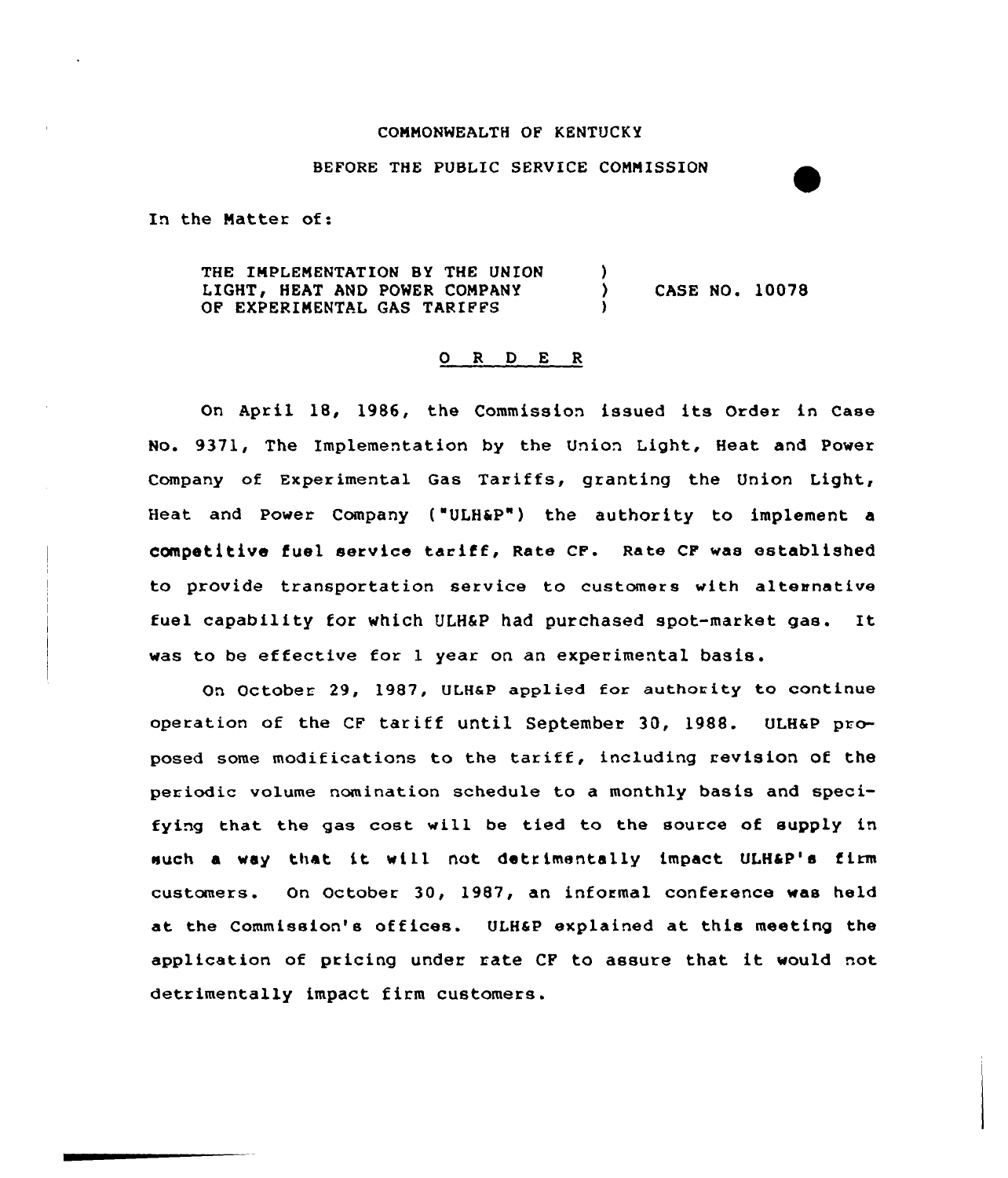After reviewing the record in this case and being advised, the Commission is of the opinion and finds that:

l. ULH6P's assertion that the current nomination schedule of <sup>5</sup> and <sup>7</sup> months is impractical for end-users appears reasonable. ULH&P should be allowed to revise the CF tariff to stipulate monthly nominations.

2. Due to the expiration of the Columbia Gas Transmission Fraud and Abuse Settlement, ULH&P will require the majority of its allocated capacity on Columbia Gulf Txansmission Coxporation's pipeline, especially duxing the heating season. With limited capacity fon less expensive producer gas, customers requesting agency service under the CF tariff may be confined to system supply purchased from the Columbia txansmission system since the cheapest supply of gas must go to fixm customers first. The tariff revision specifying that the price pex Mcf of the gas shall be the price of gas purchased on the customer's behalf, which in no case would be detrimental to sales service customers, is reasonable and should be allowed. The propcsed tariff language in the Net Monthly Bill section should be modified, however, to clearly set out the basis of the pricing mechanism in computing the charge per Mcf and to reaffirm that the cheapest spot gas will still go to system supply.

3. Rate TS and proposed Rate CF both provide interruptible transportation for customers that have purchased gas from another source and have alternate fuel capabilities. In order to comply with the Order issued in Administrative Case No. 297, An Investigation of the Impact of Federal Policy on Natural Gas to

 $-2-$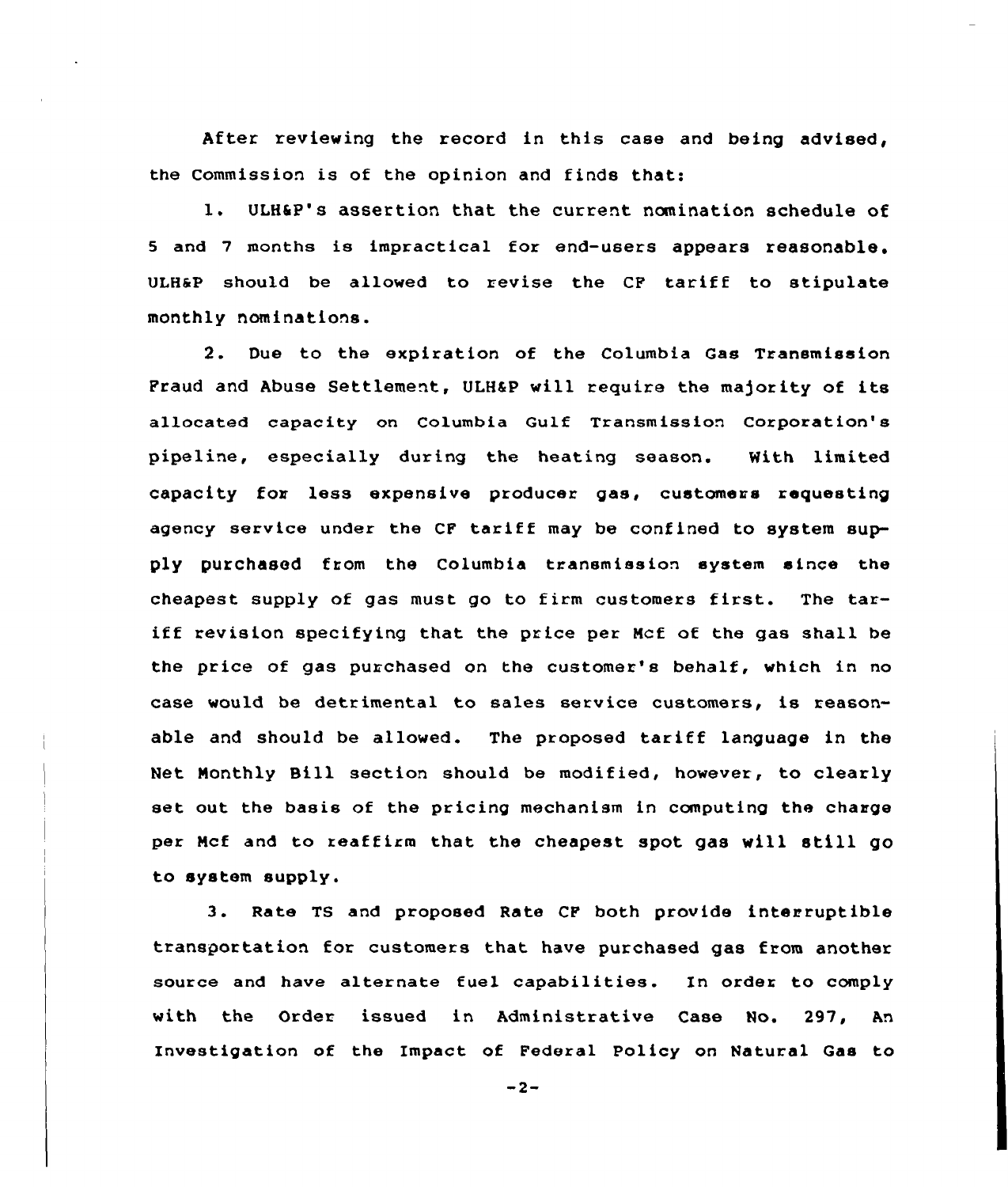Kentucky Consumers and Suppliers, however, ULHSP should modify Rate TS to eliminate the alternate fuel requirement for availability.

4. With Rate TS available to any customer for interruptible transportation with special pricing provisions applicable to those with alternate fuel capability, reference to transportation for customers that purchase gas from another source should be deleted fraa the Applicability section of Rate CF.

5. ULHSP should continue to file monthly reports with the Commission concerning the operation of Rate TS, including customers for whom transportation rates are flexed, volumes delivered to each customer per month and the flex rate for each customer. ULH&P should also continue filing monthly reports concerning Rate CP, including participating customers, their alternate fuels and prices per nwbtu, volumes nominated, price per Hcf and per mmbtu, agency fees billed and transportation fees and revenues. At the end of each quarter, the CF report should include an estimate of the costs to provide this service.

IT IS THEREFORE ORDERED that:

1. The tariff revisions proposed by ULH&P be and they hereby are approved contingent upon ULH&P filing the modifications specified herein, subject to the Commission's approval.

2. The revised tariff shall be effective <sup>30</sup> days from the date of this order, contingent on the filing of a modified TS tariff and acceptable revisions to the CF tariff within that period of time.

 $-3-$